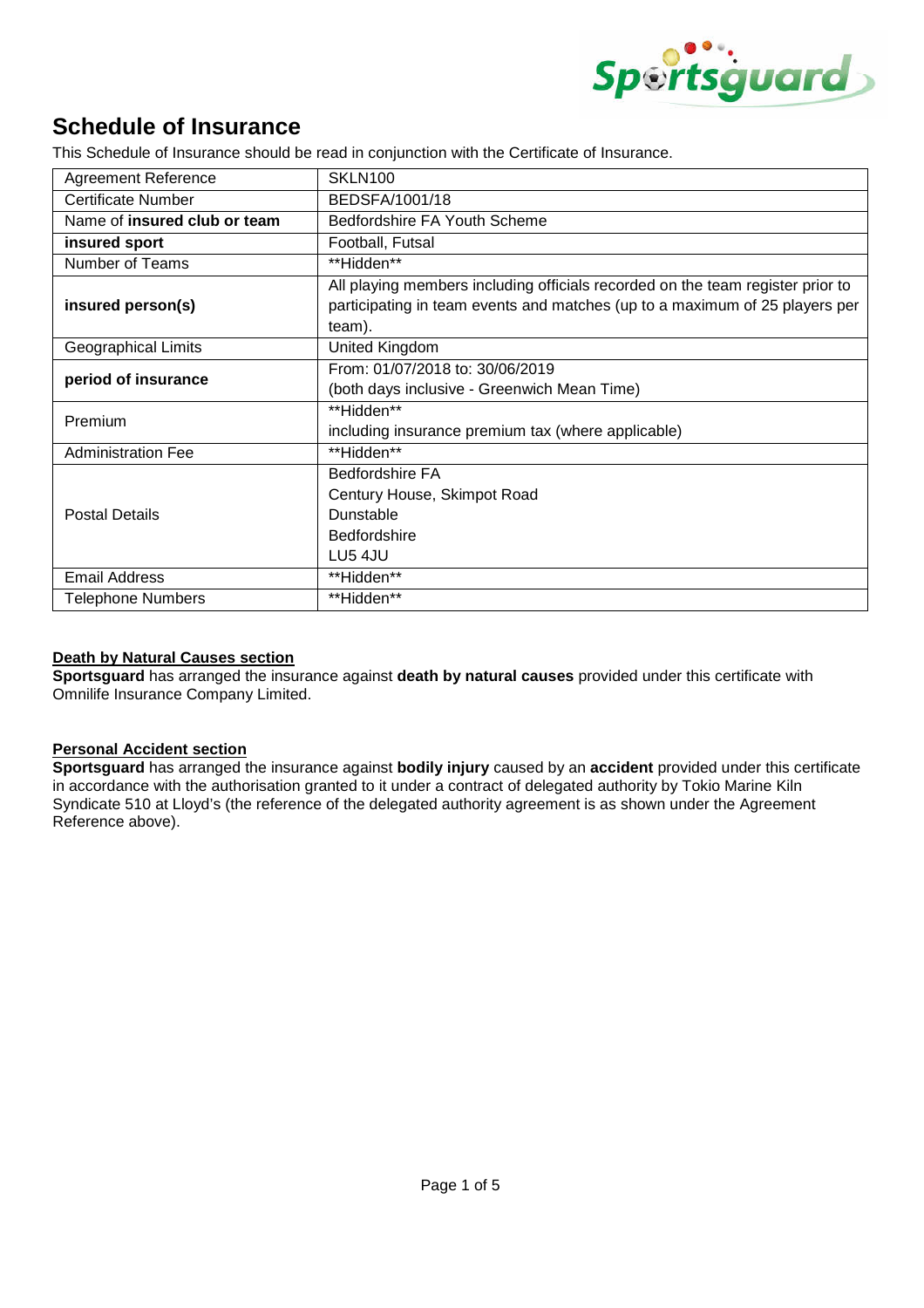

# **Schedule of Benefits**

This Schedule of Benefits should be read in conjunction with the Certificate of Insurance.

|                                | <b>Benefit</b>                                                  | Sum Insured applicable to each insured person                                                                                                                                                                                                |  |  |
|--------------------------------|-----------------------------------------------------------------|----------------------------------------------------------------------------------------------------------------------------------------------------------------------------------------------------------------------------------------------|--|--|
| <b>Death by Natural Causes</b> |                                                                 |                                                                                                                                                                                                                                              |  |  |
| 1.                             | death by natural causes                                         | GBP 10,000                                                                                                                                                                                                                                   |  |  |
|                                | <b>Personal Accident</b>                                        |                                                                                                                                                                                                                                              |  |  |
| 2.                             | death by accident                                               | GBP 10,000                                                                                                                                                                                                                                   |  |  |
|                                |                                                                 | Reducing to GBP 5,000 where the insured person<br>has not attained 16 years of age                                                                                                                                                           |  |  |
| 3.                             | loss of sight in one or both eyes                               | GBP 100,000                                                                                                                                                                                                                                  |  |  |
| 4.                             | loss of limb, one or more                                       | GBP 100,000                                                                                                                                                                                                                                  |  |  |
| 5.                             | loss of speech                                                  | GBP 100,000                                                                                                                                                                                                                                  |  |  |
| 6.                             | loss of hearing in both ears                                    | GBP 100,000                                                                                                                                                                                                                                  |  |  |
| 7.                             | loss of hearing in one ear                                      | GBP 25,000                                                                                                                                                                                                                                   |  |  |
| 8.                             | quadriplegia                                                    | GBP 100,000                                                                                                                                                                                                                                  |  |  |
| 9.                             | paraplegia                                                      | GBP 50,000                                                                                                                                                                                                                                   |  |  |
| 10.                            | permanent partial disablement                                   | up to GBP 100,000                                                                                                                                                                                                                            |  |  |
|                                |                                                                 | Reducing in accordance with the attached Permanent<br><b>Partial Disablement Scale</b>                                                                                                                                                       |  |  |
| 11.                            | permanent total disablement other than benefits<br>stated above | Variable amount according to chosen level of cover                                                                                                                                                                                           |  |  |
|                                |                                                                 | up to GBP 100,000                                                                                                                                                                                                                            |  |  |
| 12.                            | temporary total disablement                                     | insured persons in gainful employment:<br>65% of the insured person's weekly wage, during<br>the 12 months immediately prior to any claim, up to a<br>maximum of:<br>GBP 200 per month<br>benefit period: 52 weeks<br>excess period: 14 days |  |  |
|                                |                                                                 | insured persons not in gainful employment:                                                                                                                                                                                                   |  |  |
|                                |                                                                 | See Home Assistance Benefits (Item 23)<br>or GBP 20, whichever is the less<br>benefit period: 26 weeks<br>excess period: 14 days                                                                                                             |  |  |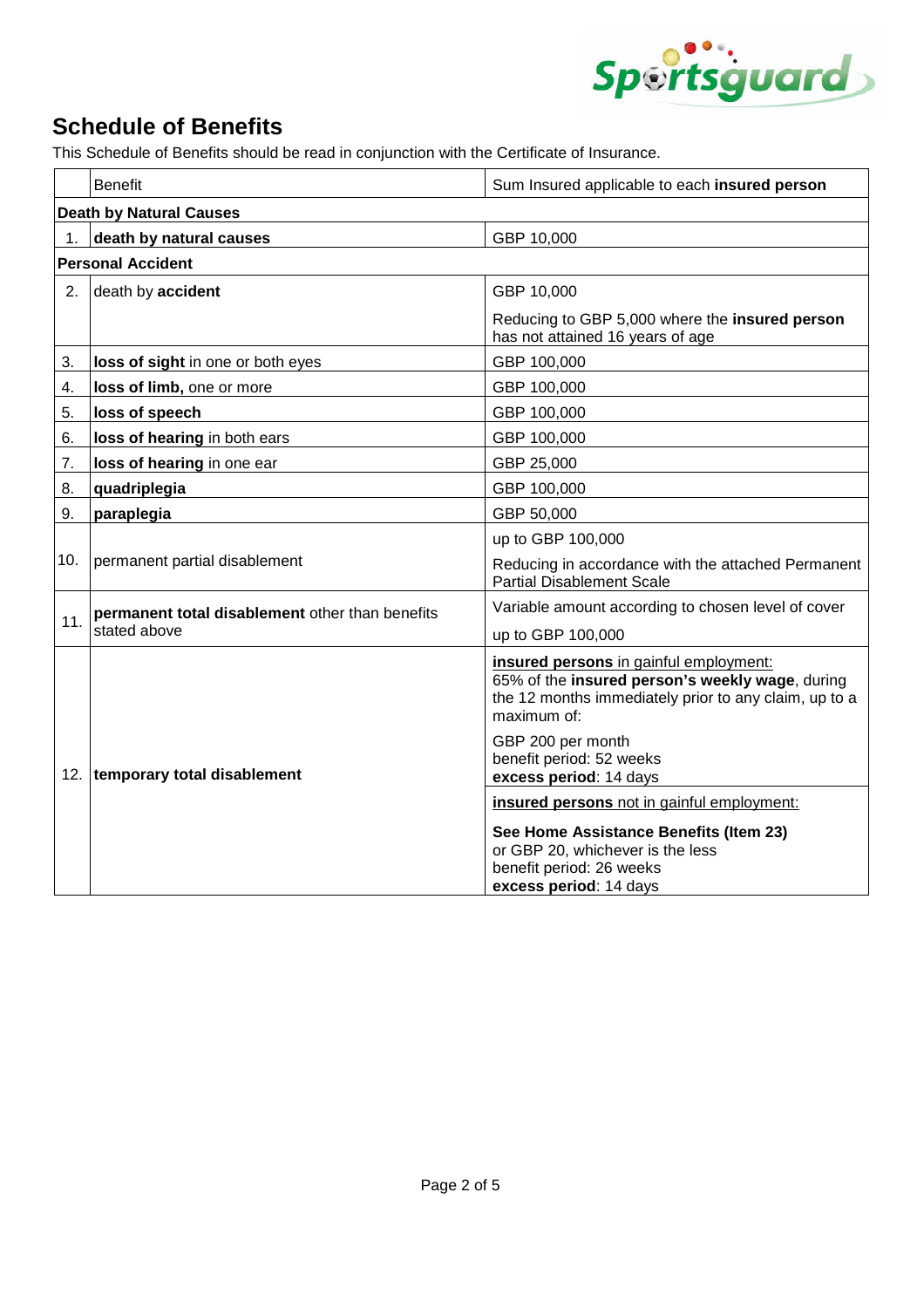

#### PERMANENT PARTIAL DISABLEMENT SCALE

The % of the sum insured under the permanent partial disablement benefit in respect of permanent partial disablement is as follows:

loss by amputation or permanent total loss of use of:

| (a) | foot below the level of the ankle (talofibular joint)       | $100\%$ * |
|-----|-------------------------------------------------------------|-----------|
| (b) | thumb                                                       | $40\%$ *  |
| (c) | one forefinger or big toe                                   | $30\%$ *  |
| (d) | any other finger                                            | $20\%$ *  |
| (e) | any other toe                                               | $8\%$ *   |
|     | loss of use of:                                             |           |
| (a) | back or spine (excluding cervical) without cord involvement | $80\%$ *  |
| (b) | neck or cervical spine without cord involvement             | $60\%$ *  |
| (c) | shoulder, elbow or wrist                                    | $50\%$ *  |

 $(d)$  hip, knee or ankle 40% \*

\* of the sum insured under item 10 of the Schedule of Benefits.

PROVISIONS APPLICABLE TO THE PERMANENT PARTIALMENT SCALE

- 1. If compensation is payable in respect of the **insured person** under more than one form of permanent partial disablement as a result of one **accident**, the total amount payable shall not exceed in total more than the sum insured under the permanent partial disablement benefit.
- 2. If compensation is payable for loss of or loss of use of a whole member of the body, then compensation for parts of that member cannot also be claimed.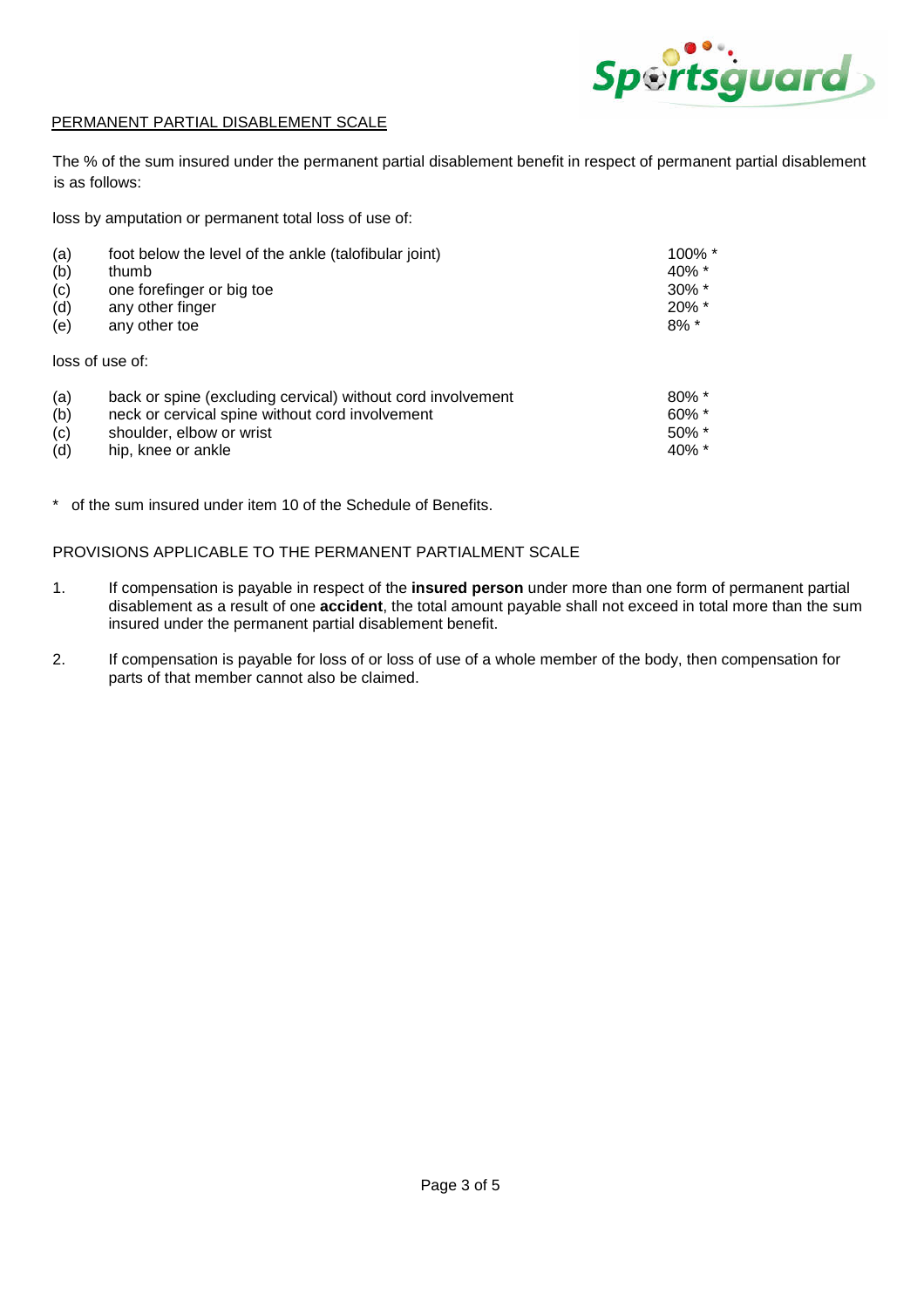

#### ADDITIONAL BENEFITS APPLICABLE TO PERSONAL ACCIDENT

The following additional benefits are applicable to the Personal Accident benefits of this policy where a sum insured is shown below. Such sums insured shall apply to each **insured person**.

|     | <b>Additional Benefit</b>                                                            | Sum Insured applicable to each insured person                           |
|-----|--------------------------------------------------------------------------------------|-------------------------------------------------------------------------|
| 1.  | fracture of a bone:                                                                  |                                                                         |
|     | in the arm at or above the wrist or in the leg at or above<br>$\bullet$<br>the ankle | <b>GBP 200</b>                                                          |
|     | in the hand excluding fingers or in the foot excluding toes<br>$\bullet$             | <b>GBP 75</b>                                                           |
|     | in the collarbone<br>٠                                                               | <b>GBP 200</b>                                                          |
|     | in the cheekbone                                                                     | <b>GBP 200</b>                                                          |
|     | in the jaw<br>٠                                                                      | <b>GBP 200</b>                                                          |
|     | in the fingers                                                                       | <b>GBP 75</b>                                                           |
|     | in the toes<br>٠                                                                     | <b>GBP 75</b>                                                           |
|     | in the hip<br>٠                                                                      | <b>GBP 150</b>                                                          |
|     | in the rib                                                                           | <b>GBP 50</b>                                                           |
|     | in the shoulder (scapula)                                                            | <b>GBP 150</b>                                                          |
|     | in a growth plate (also known as Salter Harris Type 1)                               | <b>GBP 150</b>                                                          |
| 2.  | dislocation of the hip, kneecap, shoulder or elbow                                   | <b>GBP 250</b>                                                          |
| 3.  | Snapped, Ruptured Achilles Tendon or Anterior Cruciate<br>Ligament                   | up to GBP 250                                                           |
| 4.  | loss of internal organ                                                               | GBP 25,000                                                              |
| 5.  | <b>Facial and Bodily Scarring</b>                                                    | up to GBP 600                                                           |
| 6.  | <b>Emergency Dental Expenses</b>                                                     | up to GBP 100 each accident                                             |
| 7.  | <b>Hospital Confinement</b>                                                          | GBP 25 per night<br>benefit period: 30 nights                           |
| 8.  | Concussion                                                                           | GBP 10,000                                                              |
| 9.  | <b>Rehabilitation Retraining Expenses</b>                                            | Not Covered                                                             |
|     | 10. Academic Examination Re-sit                                                      | Not Covered                                                             |
|     | 11. Disability Assistance Expenses                                                   | Not Covered                                                             |
|     | 12. Emergency Medical Expenses                                                       | Not Covered                                                             |
|     | 13. Student Tutorial Expenses                                                        | <b>Not Covered</b><br>benefit period: 26 weeks<br>excess period: 7 days |
|     | 14. Coma Benefit                                                                     | GBP 30 per day<br>benefit period: 365 days                              |
|     | 15. Medical Certification Expenses                                                   | Not Covered                                                             |
|     | 16. Funeral Expenses                                                                 | Not Covered                                                             |
| 17. | <b>Specialist Consultant Fees</b>                                                    | Not Covered                                                             |
| 18. | Pre-paid Season or Travel Tickets                                                    | Not Covered                                                             |
| 19. | Physiotherapy Benefit (calculated on 50% of the receipted<br>cost of each session)   | up to GBP 40 per session<br>benefit period: 6 sessions                  |
| 20. | <b>Additional Travel Costs</b>                                                       | Not Covered<br>benefit period: 4 weeks                                  |